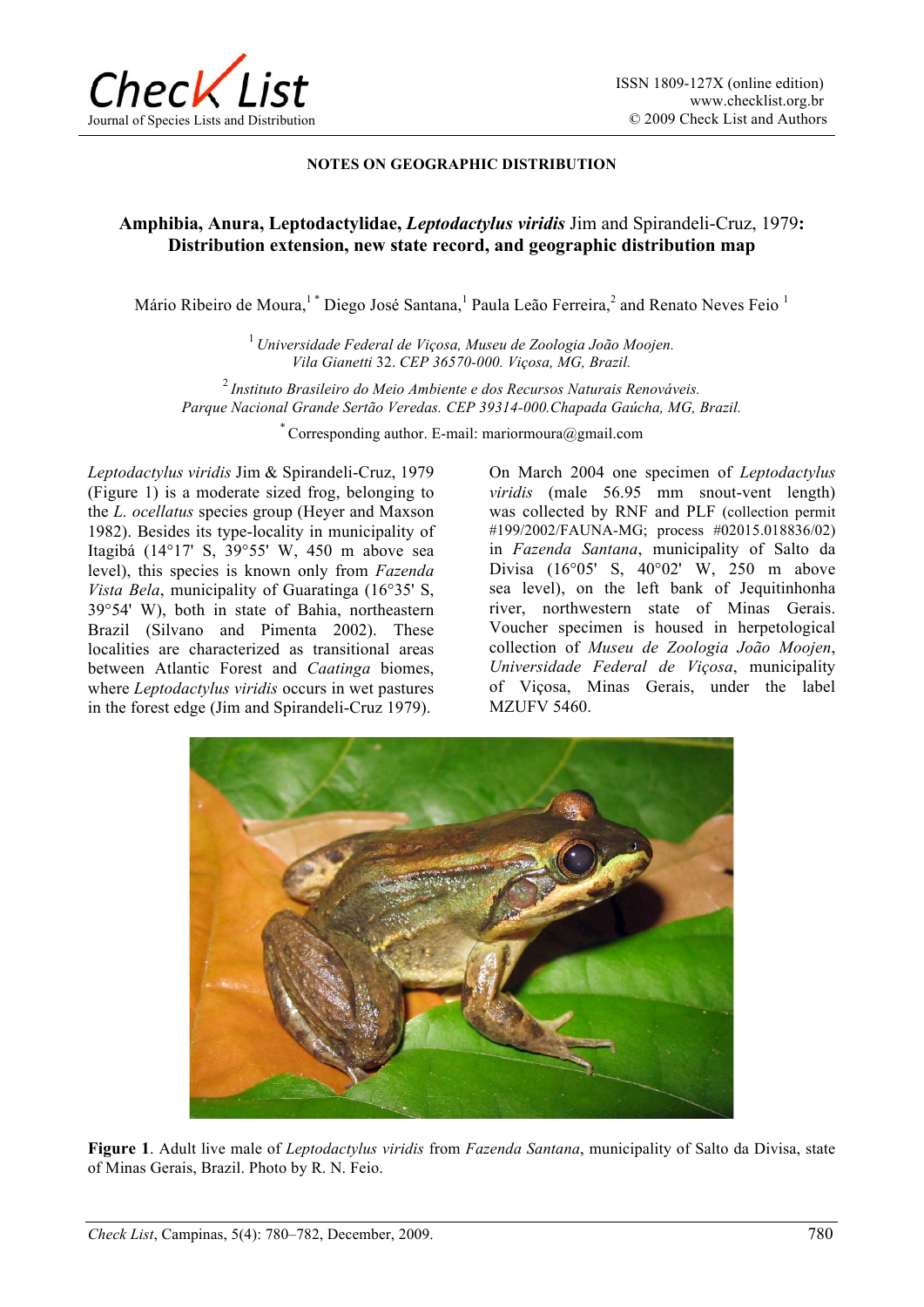*Leptodactylus viridis* is characterized by the presence of four pairs of slightly dorsal folds, feet with poorly obvious dermal fringes, light spiculae in longitudinal lines on the surface of legs and a rounded snout in lateral and dorsal view (Jim and Spirandeli-Cruz 1979) (Figure 2).

*Leptodactylus virids* is currently defined as Data Deficient by the IUCN redlist (IUCN 2009). The record of *L. viridis* from municipality of Salto da Divisa represents the first record of this species in the state of Minas Gerais and the westernmost register, 210 km southward Itagibá (type locality) and 60 km northwestward Guaratinga (Figure 3). The collected specimen was found near a temporary pond in open habitat, an environment similar to that reported in the description of the species.



**Figure 2.** Detail of the leg of a *Leptodactylus viridis* specimen (MZUFV 5460) from *Fazenda Santana*, municipality of Salto da Divisa, Minas Gerais, Brazil. Note the light spiculae on longitudinal lines, characteristic of this species. Photo by M. R. Moura.



**Figure 3.** Geographic distribution of *Leptodactylus viridis* in Brazil. MG, state of Minas Gerais; BA, state of Bahia. 1: Itagibá (*Fazenda Pedra Branca*); 2: Salto da Divisa (*Fazenda Santana*); 3: Guaratinga.

**————————————————** 

**Acknowledgements:** We thank Carlos Alberto Gonçalves Cruz, Davi Lima Pantoja Leite and Luciana Barreto Nascimento for help during the fieldwork in *Fazenda Santana*. *Fundação SOS Mata Atlântica* for allowing the use of their shape files. The specimen was collected during the project "*Inventário de áreas prioritárias para conservação da biodiversidade nos vales dos rios Jequitinhonha e Mucuri*", supported by the Project on the Conservation and Sustainable Use of Brazilian Biological Diversity/Brazilian Ministry of the Environment (PROBIO/MMA) and coordinated by Conservation International - Brasil (CI-Brasil).